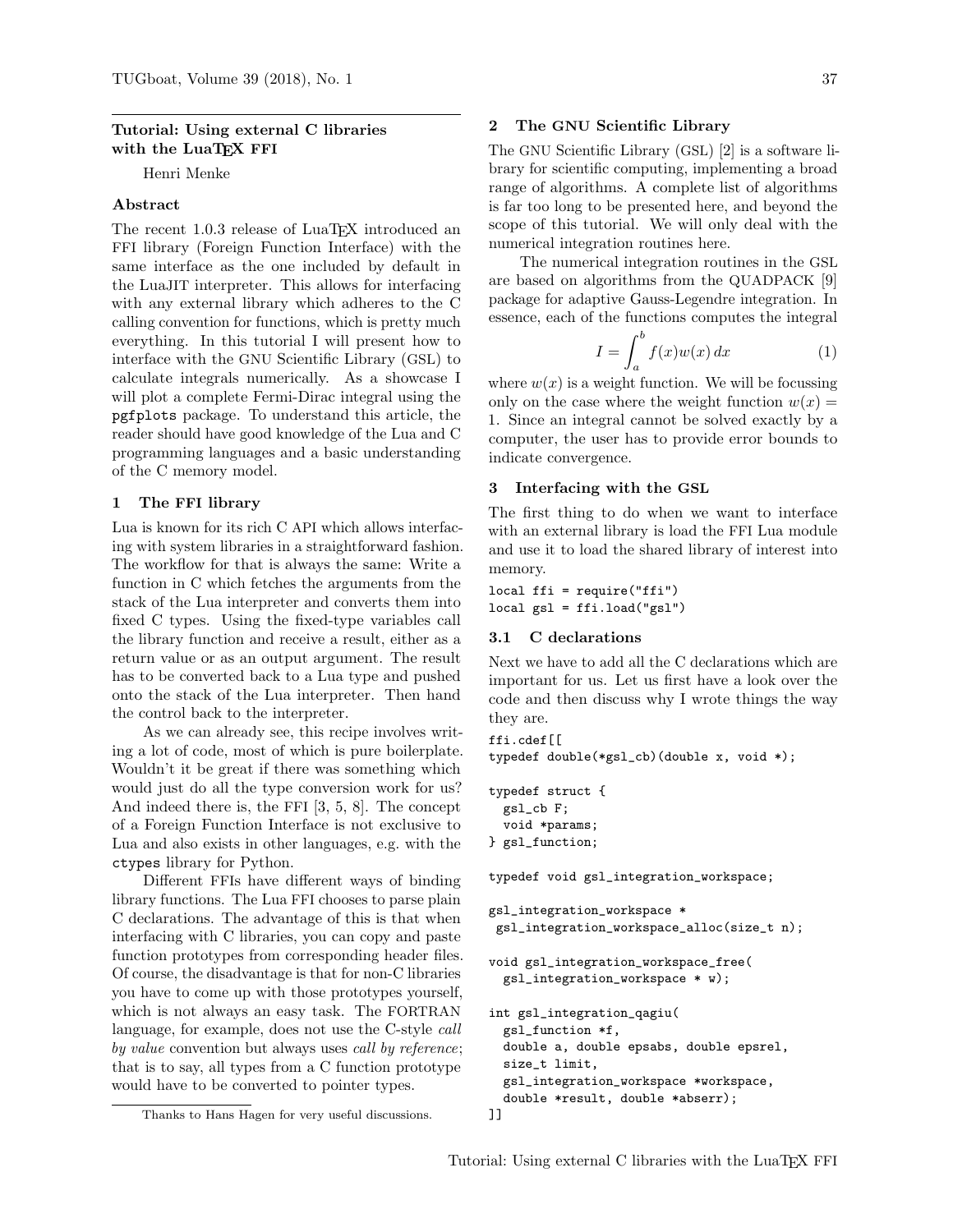The first declaration introduces a new type, which I call gsl\_cb, which stands for GSL callback. It is a pointer to a function which takes a floating point number and a void pointer and returns another floating point number. In reality, this function pointer will point to a Lua function representing the integrand, i.e.  $f(x)$  in Eq. 1. We can ignore the unnamed second argument (void \*) here because this is only relevant for the C interface of the GSL but we still have to declare it.

The next declaration is another type declaration, this time with the name gsl\_function. It is a structure containing two values; the first is the function pointer to the integrand F, the second a pointer to some memory where parameters could be located. In our case we will not use the params field but we nevertheless have to declare it. What is very important is that the order of the fields in the structure is exactly the same as in the C header file. Otherwise the memory alignment of the field will be off and a segmentation fault will occur.

The last type declaration is for the identifier gsl\_integration\_workspace, which I simply make it an alias for void. Looking in the C header file of the GSL, we find that gsl\_integration\_workspace is defined as a structure with several fields, so why do we not declare those fields? The reason is simple: we don't care. As you will see we do not access any fields of gsl\_integration\_workspace from the Lua level and the GSL library already knows what the fields are. Therefore I decided to make gsl\_integration\_workspace opaque.

The next three declarations are all function declarations which are straight copies from the header file: gsl\_integration\_workspace\_alloc allocates enough memory to perform integration using n subintervals; gsl\_integration\_workspace\_free releases that memory back to the system; and the third function declaration, gsl\_integration\_qagiu, is the actual integration routine. It computes the integral of the function f over the semi-infinite interval from a to  $\infty$  with the desired absolute and relative error limits epsabs and epsrel using at most limit subintervals which have been previously allocated in workspace. The final approximation and the corresponding absolute error are returned in result and abserr  $[10]$ .

#### 3.2 Lua interface

Now that we've declared all of the library functions it is time that we integrate this with Lua. To this end we write a function which nicely encapsulates all the lower level structure. The function is named gsl\_qagiu and takes as parameters a (Lua) function f (which takes one argument), the lower limit of the integral a, and three optional arguments, the absolute error epsabs, the relative error epsrel, and the maximum number of subintervals N.

```
local gsl_f = ffi.new("gsl_function")
local result = ffi.new("double[1]")
local abserr = ffi.new("double[1]")
function gsl_qagiu(f,a,epsabs,epsrel,N)
 local N = N or 50
 local epsabs = epsabs or 1e-8local epsrel = epsrel or 1e-8
 gsl_f.F = ffi.cast("gsl_cb", f)gsl_f.params = nil
 local w =gsl.gsl_integration_workspace_alloc(N)
 gsl.gsl_integration_qagiu(gsl_f, a,
    epsabs, epsrel, N,
    w, result, abserr)
 gsl.gsl_integration_workspace_free(w)
 gsl_f.F:free()
 return result[0]
end
```
We start by defining some local variables outside the function for better performance. We instantiate a new value of type gsl\_function and two arrays of length one using the ffi.new method.

After processing the optional arguments, we set the fields F and params. This is where it gets interesting. Recall that the type of the field F is a pointer to a function which takes two arguments. Even though the Lua function f only takes one argument we can use it directly, because of the way Lua deals with optional arguments. If the number of arguments is less than the number of parameters passed to the function call, all the additional parameters are simply dropped. The only problem that we have left is that this is a Lua function, not a C function. To this end we use ffi.cast to cast the Lua function into a C function. It can also be converted implicitly by simply assigning f, but then it is less clear what is going on. At this point it is very important that the types of the arguments and the return value match, otherwise we will run into memory problems. Because the field params is unused we simply set it to the null pointer by assigning nil. (We could probably leave it unset but that is bad practice. Always initialize your variables!)

The result and the absolute error of the integration are returned as output arguments from the GSL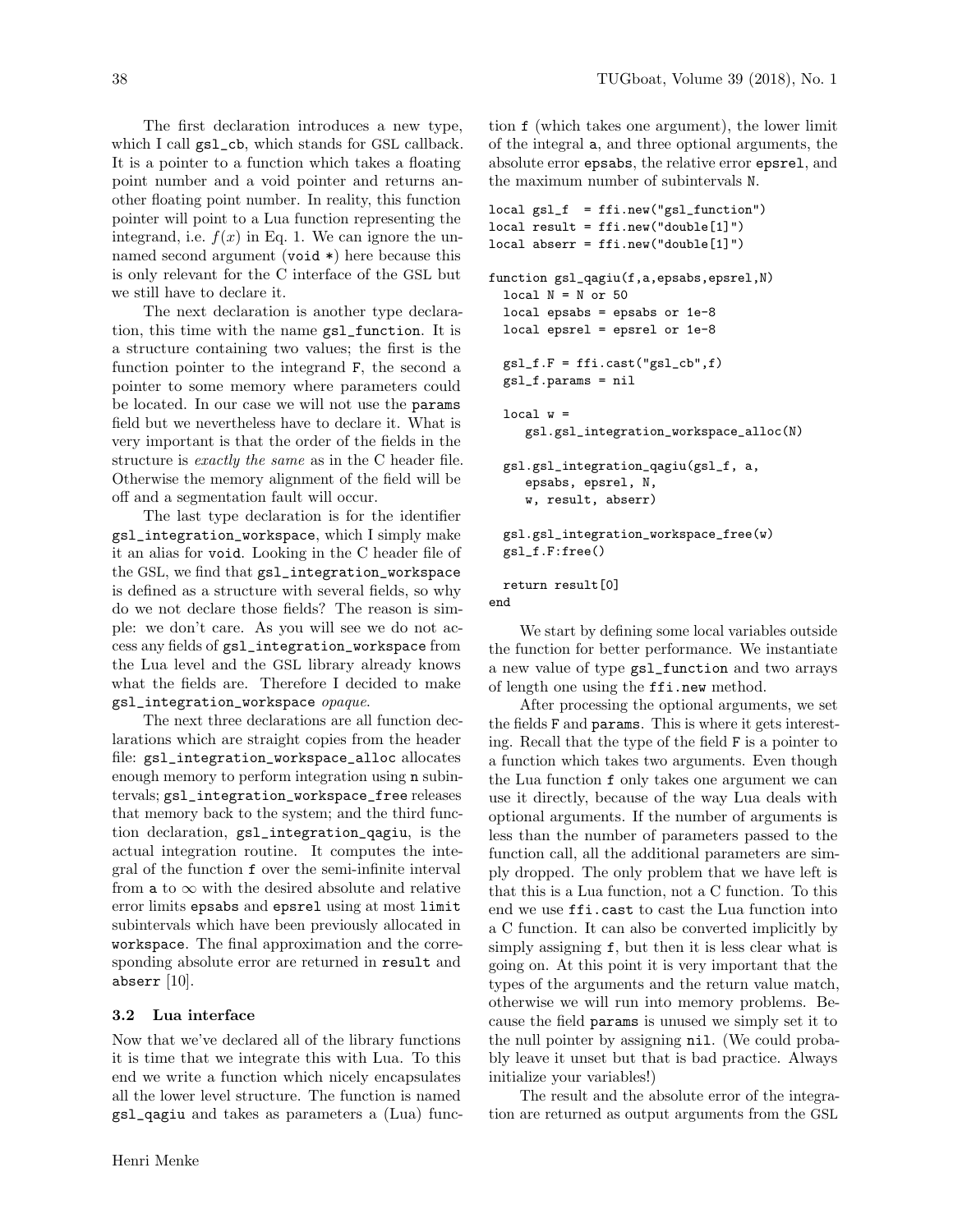function, i.e. the variables have to have pointer type. The easiest way to create a pointer to a value is by creating an array of length one of the desired type, which we already did outside the function. Arrays can be implicitly cast into pointers but at the same time live on the stack, so we do not have to worry about heap allocation and deallocation.

Next we use the previously declared functions to first allocate a workspace structure of sufficient size, then call the integration function with all of our arguments, releasing the workspace memory back to the system. You might notice that not all of the variables in the call to the integration routine have been created using ffi.new. This is indeed not necessary because the FFI will try to convert Lua values to native C types for you implicitly. Roughly speaking, you only have to use ffi.new for nonfundamental types or arrays.

There is one last subtlety to take care of. The library function to which we passed the function pointer is allowed to store that pointer for later use. Therefore this pointer will not decrease its reference count after exiting the function and therefore can never be garbage collected. We are probably not going to call this function so many times that this memory leak will have a huge impact but it is certainly good practice to release resources on exit, so we indicate to the garbage collector that this pointer can be cleaned up by calling its free() method.

Finally we return the result which is stored in the first element of the array. Note that C uses zero-based indexing.

### 3.3 Usage in pgfplots

So far we have only been implementing some kind of abstract skeleton for numerical integration. Now it is definitely time to actually use it. To this end we will plot the following complete Fermi-Dirac integral:

$$
F_{1/2}(t) = \int_0^\infty \frac{x^{1/2}}{e^{x-t} + 1} dx.
$$
 (2)

What we will do now is call the  $gs1_q$ agiu routine with the integrand as the first argument and the lower limit as the second argument. Because we want to obtain the result of the integration in T<sub>EX</sub> we do not return the result of the integration but feed it back to TEX using tex.sprint.

```
function F_one_half(t)
  tex.sprint(gsl_qagiu(function(x)
      return math.sqrt(x)/(\text{math.exp}(x-t)+1)end, 0))
end
```
The last thing to do is plot this function using pgfplots. In the following I use ConTEXt syntax but

the TEX and LATEX syntax is very similar. It should be noted though, that for FFI to work in LAT<sub>EX</sub>, the --shell-escape option has to be enabled, because these operations are considered unsafe. First of all we need to tell TikZ about the Lua function. We do this using declare function and simply calling the Lua function with the argument. (A LATEX user would use \directlua instead of \ctxlua.) There is still a slight problem. The pgfplots package uses its own representation for floating point numbers, called fpu [1], which is not compatible with Lua. There are ways to work around this (see the Appendix), but the simplest solution for the moment is simply turning off the fpu for this plot.

# \starttikzpicture

```
[declare function={
  F_{one\_half(\t)} = \text{tetx}[F_{one\_half(\t)};
}]
 \startaxis[
  use fpu=false, % very important!
  width=6cm,
  no marks,
  samples=101,
  xlabel={$t$},
  ylabel={$F_{1/2}(t)$},
                                F_{1/2}(t)]
  \addplot{F_one_half(x)};
 \stopaxis
                                             \theta\stoptikzpicture
```
### 4 Conclusion

The availability of FFI in LuaT<sub>EX</sub> takes document processing to a completely new level. The possibility to interface with native C libraries allows for tasks which were previously intractable, such as the numerical integration in this tutorial. This article was inspired by a question asked on Stack Exchange, where a minimal working example of the techniques presented here can be found [7].

Another example would be the conversion of an image from SVG format to PDF without the generation of intermediate files, as I demonstrated in [6] using the Cairo and Rsvg-2 libraries.

Finally, Aditya Mahajan published an article on his ConTEXt blog on how to interface the Julia programming language with LuaTEX via the FFI [4].

#### 5 Appendix

During the preparation of this manuscript I was made aware, by Aditya Mahajan, that the approach of turning off the fpu is not always a viable workaround; it can fail, for instance when trying to plot in logscale. Therefore one has to convert the function argument from fpu float to Lua number and the result from